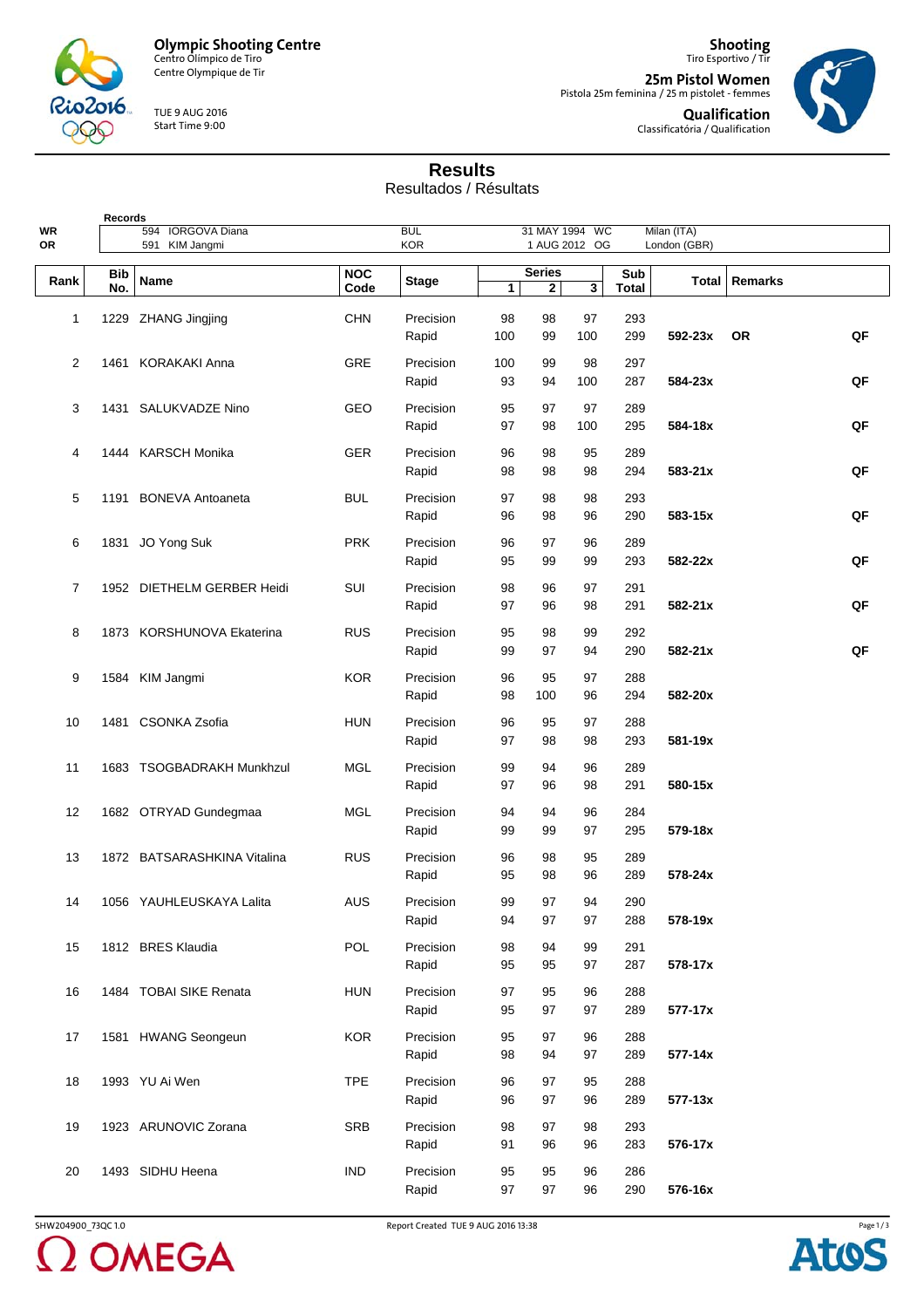

 $2016$ Rio

Centre Olympique de Tir

TUE 9 AUG 2016 Start Time 9:00

**Shooting** Tiro Esportivo / Tir

**25m Pistol Women**<br>Pistola 25m feminina / 25 m pistolet - femmes **Qualification** Classificatória / Qualification



## **Results**

Resultados / Résultats

| <b>Bib</b> |     |                               | <b>NOC</b> |              | <b>Series</b> |             | Sub |              |             |                 |
|------------|-----|-------------------------------|------------|--------------|---------------|-------------|-----|--------------|-------------|-----------------|
| Rank       | No. | Name                          | Code       | <b>Stage</b> | $\mathbf{1}$  | $\mathbf 2$ | 3   | <b>Total</b> |             | Total   Remarks |
|            |     |                               |            |              |               |             |     |              |             |                 |
| 21         |     | 1924 VELICKOVIC Bobana        | <b>SRB</b> | Precision    | 99            | 99          | 97  | 295          |             |                 |
|            |     |                               |            | Rapid        | 93            | 95          | 93  | 281          | $576 - 13x$ |                 |
|            |     |                               |            |              |               |             |     |              |             |                 |
| 22         |     | 2032 KOSTEVYCH Olena          | <b>UKR</b> | Precision    | 96            | 99          | 97  | 292          |             |                 |
|            |     |                               |            | Rapid        | 92            | 94          | 97  | 283          | 575-18x     |                 |
|            |     |                               |            |              |               |             |     |              |             |                 |
| 23         |     | 1982 KLAISUBAN Pim-On         | THA        | Precision    | 94            | 96          | 97  | 287          |             |                 |
|            |     |                               |            | Rapid        | 94            | 97          | 97  | 288          | 575-12x     |                 |
|            |     |                               |            |              |               |             |     |              |             |                 |
| 24         |     | 1141 CHAIKA Viktoria          | <b>BLR</b> | Precision    | 97            | 96          | 99  | 292          |             |                 |
|            |     |                               |            |              |               |             |     |              |             |                 |
|            |     |                               |            | Rapid        | 94            | 94          | 95  | 283          | $575 - 11x$ |                 |
|            |     |                               | EGY        |              |               |             |     |              |             |                 |
| 25         |     | 1331 ELHODHOD Afaf            |            | Precision    | 97            | 98          | 98  | 293          |             |                 |
|            |     |                               |            | Rapid        | 95            | 94          | 91  | 280          | 573-23x     |                 |
|            |     |                               |            |              |               |             |     |              |             |                 |
| 26         |     | 1404 TIRODE Stephanie         | <b>FRA</b> | Precision    | 97            | 94          | 97  | 288          |             |                 |
|            |     |                               |            | Rapid        | 99            | 92          | 94  | 285          | 573-14x     |                 |
|            |     |                               |            |              |               |             |     |              |             |                 |
| 27         |     | 1992 WU Chia Ying             | <b>TPE</b> | Precision    | 94            | 92          | 98  | 284          |             |                 |
|            |     |                               |            | Rapid        | 95            | 97          | 96  | 288          | 572-20x     |                 |
|            |     |                               |            |              |               |             |     |              |             |                 |
| 28         |     | 1524 SEBGHATOLLAHI Golnoush   | <b>IRI</b> | Precision    | 98            | 98          | 95  | 291          |             |                 |
|            |     |                               |            | Rapid        | 93            | 98          | 90  | 281          | 572-16x     |                 |
|            |     |                               |            |              |               |             |     |              |             |                 |
| 29         |     | 1892 TEO Shun Xie             | SIN        | Precision    | 95            | 97          | 94  | 286          |             |                 |
|            |     |                               |            |              |               |             |     |              |             |                 |
|            |     |                               |            | Rapid        | 96            | 94          | 95  | 285          | 571-17x     |                 |
|            |     |                               |            |              |               |             |     |              |             |                 |
| 30         |     | 1222 CHEN Ying                | <b>CHN</b> | Precision    | 96            | 96          | 95  | 287          |             |                 |
|            |     |                               |            | Rapid        | 96            | 88          | 99  | 283          | 570-23x     |                 |
|            |     |                               |            |              |               |             |     |              |             |                 |
| 31         |     | 1051 GALIABOVITCH Elena       | <b>AUS</b> | Precision    | 93            | 95          | 97  | 285          |             |                 |
|            |     |                               |            | Rapid        | 98            | 94          | 92  | 284          | 569-20x     |                 |
|            |     |                               |            |              |               |             |     |              |             |                 |
| 32         |     | 1983 PRUCKSAKORN Tanyaporn    | <b>THA</b> | Precision    | 92            | 95          | 95  | 282          |             |                 |
|            |     |                               |            | Rapid        | 95            | 95          | 96  | 286          | 568-14x     |                 |
|            |     |                               |            |              |               |             |     |              |             |                 |
| 33         |     | 2046 SHEHAJ BEKURTI Enkelejda | <b>USA</b> | Precision    | 93            | 96          | 96  | 285          |             |                 |
|            |     |                               |            | Rapid        | 91            | 93          | 98  | 282          | 567-20x     |                 |
|            |     |                               |            |              |               |             |     |              |             |                 |
| 34         |     | 1563 SATO Akiko               | <b>JPN</b> | Precision    | 94            | 94          | 94  | 282          |             |                 |
|            |     |                               |            |              |               |             |     |              |             |                 |
|            |     |                               |            | Rapid        | 96            | 92          | 95  | 283          | $565 - 13x$ |                 |
|            |     |                               | <b>ESP</b> |              |               |             |     |              |             |                 |
| 35         |     | 1361 FRANQUET Sonia           |            | Precision    | 92            | 97          | 97  | 286          |             |                 |
|            |     |                               |            | Rapid        | 90            | 91          | 97  | 278          | 564-15x     |                 |
|            |     |                               |            |              |               |             |     |              |             |                 |
| 36         |     | 1701 BEZZINA Eleanor          | <b>MLT</b> | Precision    | 96            | 94          | 93  | 283          |             |                 |
|            |     |                               |            | Rapid        | 96            | 91          | 92  | 279          | 562-14x     |                 |
|            |     |                               |            |              |               |             |     |              |             |                 |
| 37         |     | 1321 PEREZ PENA Andrea        | ECU        | Precision    | 96            | 89          | 94  | 279          |             |                 |
|            |     |                               |            | Rapid        | 94            | 95          | 93  | 282          | $561 - 11x$ |                 |
|            |     |                               |            |              |               |             |     |              |             |                 |
| 38         |     | 1201 KIEJKO Lynda             | CAN        | Precision    | 88            | 93          | 88  | 269          |             |                 |
|            |     |                               |            |              |               |             |     |              |             |                 |
|            |     |                               |            | Rapid        | 92            | 95          | 96  | 283          | 552-8x      |                 |
| 39         |     | 1403 LAMOLLE Mathilde         | <b>FRA</b> | Precision    | 93            | 99          | 95  | 287          |             |                 |
|            |     |                               |            |              |               |             |     |              |             |                 |
|            |     |                               |            | Rapid        | 99            | 95          | 69  | 263          | 550-18x     |                 |
|            |     |                               |            |              |               |             |     |              |             |                 |
| 40         |     | 2001 CHARNI Olfa              | <b>TUN</b> | Precision    | 97            | 94          | 98  | 289          |             |                 |
|            |     |                               |            | Rapid        | 20            |             |     | 20           | 309-9x      | <b>DNF</b>      |
|            |     |                               |            |              |               |             |     |              |             |                 |